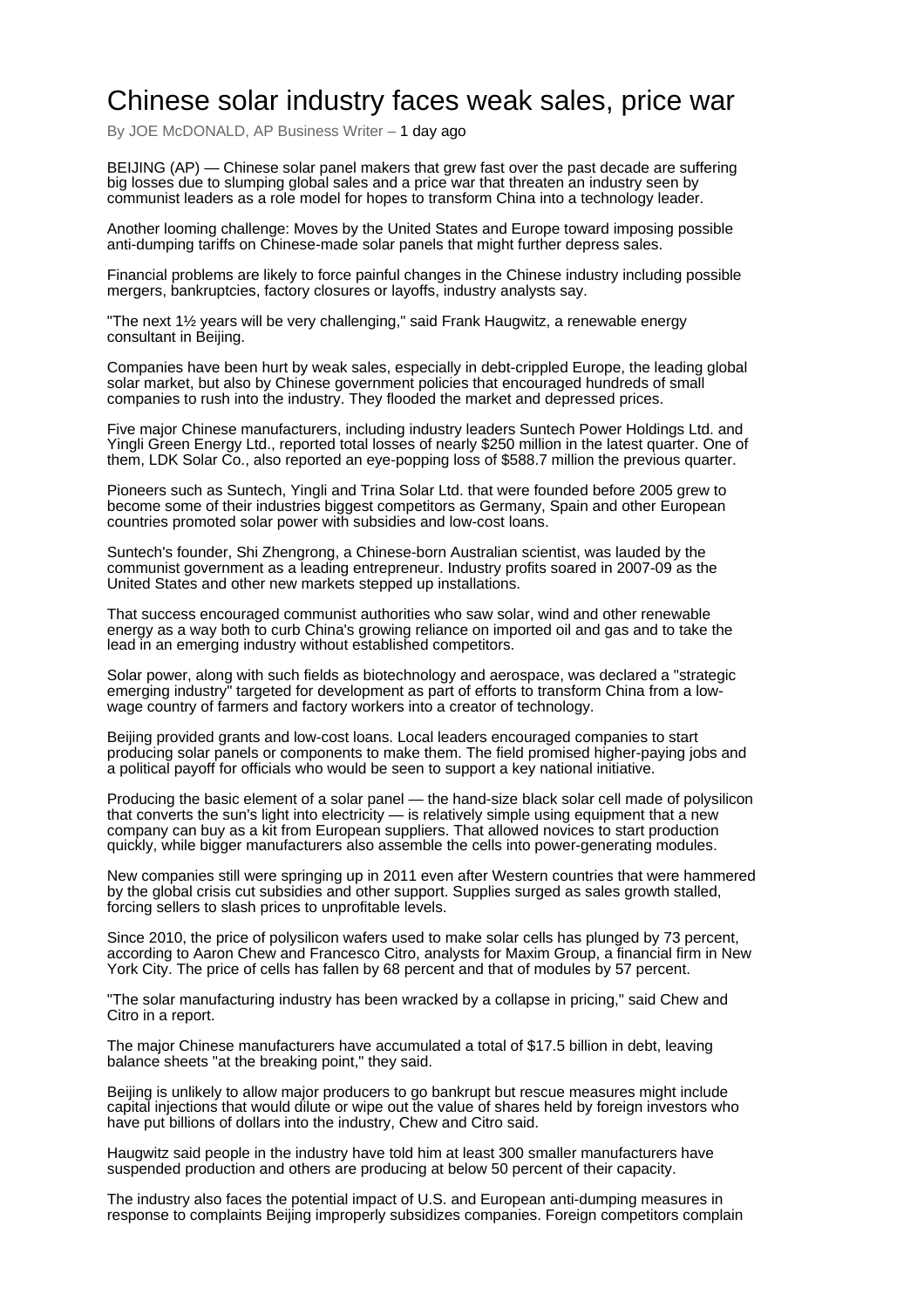that allows Chinese suppliers to sell abroad at unfairly low prices, wiping out American and European jobs abroad — an explosive issue at a time of high unemployment.

In July, a group of 25 producers of solar gear including companies from Germany, Italy and Spain filed an anti-dumping complaint with the European Union.

That alarmed Chinese companies, which warned Beijing would retaliate, possibly triggering a trade war.

"Over 60 percent of products are exported to Europe," said Wang Shuai, a spokeswoman for Yingli. "If the anti-dumping measures really take effect in Europe, that would be a fatal blow to the industry."

Yingli is based in Baoding, a city 90 miles (150 kilometers) southwest of Beijing that promotes itself as a center for renewable energy. The local government has attracted 170 companies that produce solar, wind and other clean power equipment.

In a reflection of Chinese leaders' hopes for the industry, Baoding's city government says its clean energy industry had 45 billion yuan (\$7 billion) in revenue in 2010 and that figure is forecast to grow by 30 percent a year through 2016.

The city works closely with companies, organizing job fairs, providing training and helping to recruit employees through local schools.

In the United States, the Commerce Department issued a preliminary ruling in May that Chinese producers sold solar cells and panels below fair price and hurt American producers. If that is upheld, tariffs averaging 31 percent could be imposed on Chinese solar-panel imports.

On Tuesday, Trina Solar Ltd. reported its loss widened to \$92.1 million in the second quarter from \$29.8 million in the previous quarter. CEO Jifan Gao blamed industry overcapacity and pressure to cut prices. He said the possible anti-dumping measures contributed to "uncertain market conditions."

Last week, Suntech said its founder, Shi, was stepping aside as CEO and would be replaced by an American, David King, who was hired last year. The company said Shi would stay on as executive chairman and chief strategy officer.

Suntech, which has shares traded on the New York Stock Exchange, suffered a \$133 million loss in the first quarter of the year after losing \$148.8 million the previous quarter. The company said shipments were down 22 percent from a year earlier.

LDK Solar, China's fourth-largest producer by manufacturing capacity, illustrates the industry's mix of business and politics.

The company in the southern province of Jiangxi has run up \$3.8 billion in debt but analysts say it has survived thanks to support from local leaders who see it as an important source of development and encouraged state-owned banks to keep lending.

Still, local leaders might find LDK too expensive if its losses continue, according to Chew and Citro.

"LDK might be considered insolvent by traditional measures at Western banks," they said. "We believe LDK is on the cusp of failure or a major recapitalization."

Some producers might be saved by Beijing's effort to encourage domestic use of solar power, which until recently was considered too expensive for use in China.

The Communist Party's latest five-year plan initially called for installation of 5 gigawatts of solar generating capacity over the life of the plan but that target has been raised to 21 gigawatts.

At the same time, a new competitive threat is emerging: Korean companies such as industrial giant Hyundai that are pouring into the industry.

In 2010, Korea's Hanwha Chemical Corp. bought 49.9 percent of Solarfun Power Holdings, China's sixth-largest solar panel producer by volume.

"The Koreans came late to the game but have deep pockets," Haugwitz said. "They don't want to let this opportunity slip through their hands."

*AP researcher Fu Ting in Shanghai contributed.*

Copyright © 2012 The Associated Press. All rights reserved.

A